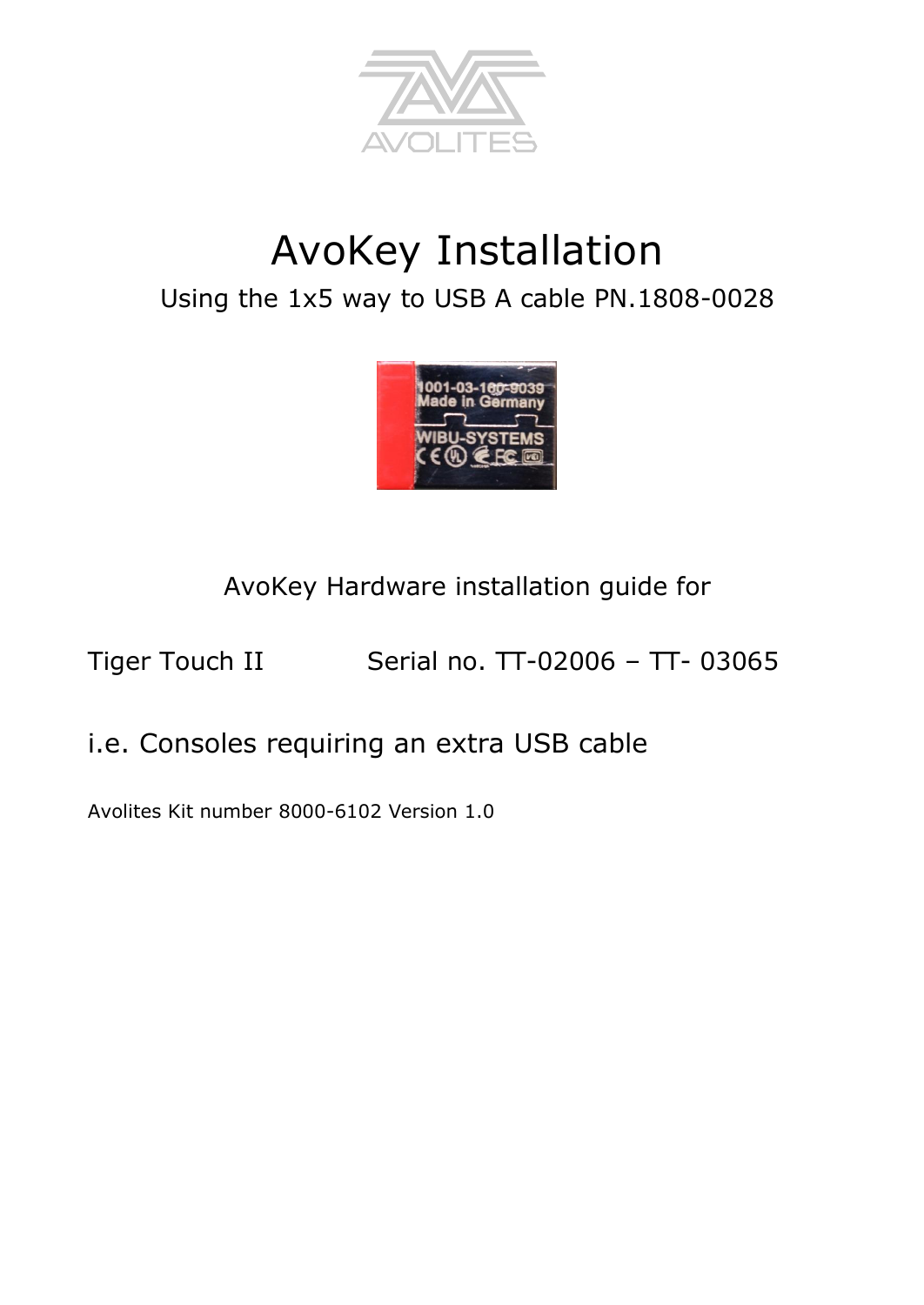This document, the product and procedures it describes within are intellectual property of Avolites Ltd. at all times.

Useful Avolites phone numbers:

Avolites England

Sales and service\* (+44) (0) 20 8965 8522

Service out of hours\*(+44) (0) 831 17 8888

Fax (+44) (0) 20 8965 0290

Email [repairs@avolites.com](mailto:name@avolites.com)

Website http://www.avolites.com

The small print:

No Liability for Consequential Damages

Avolites has a policy of continuous product and documentation improvement. As such the detail within this manual may not match the operation of the Console/Server.

In no event shall Avolites be liable for any direct, indirect, special, incidental, or consequential damages or loss whatsoever (including, without limitation, damages for loss of profits, business interruption, or other pecuniary loss) arising out of the use or inability to use Console/Server even if Avolites Ltd. has been advised of the possibility of such damages. Because some jurisdictions do not allow the exclusion or limitation of liability for consequential or incidental damages, the above limitation may not apply to you.

Reprint and revision history:

v1.0 Created GK Jun 2019

V1.1 Split up per console and edits JBT Oct 2019

<u> Motor</u>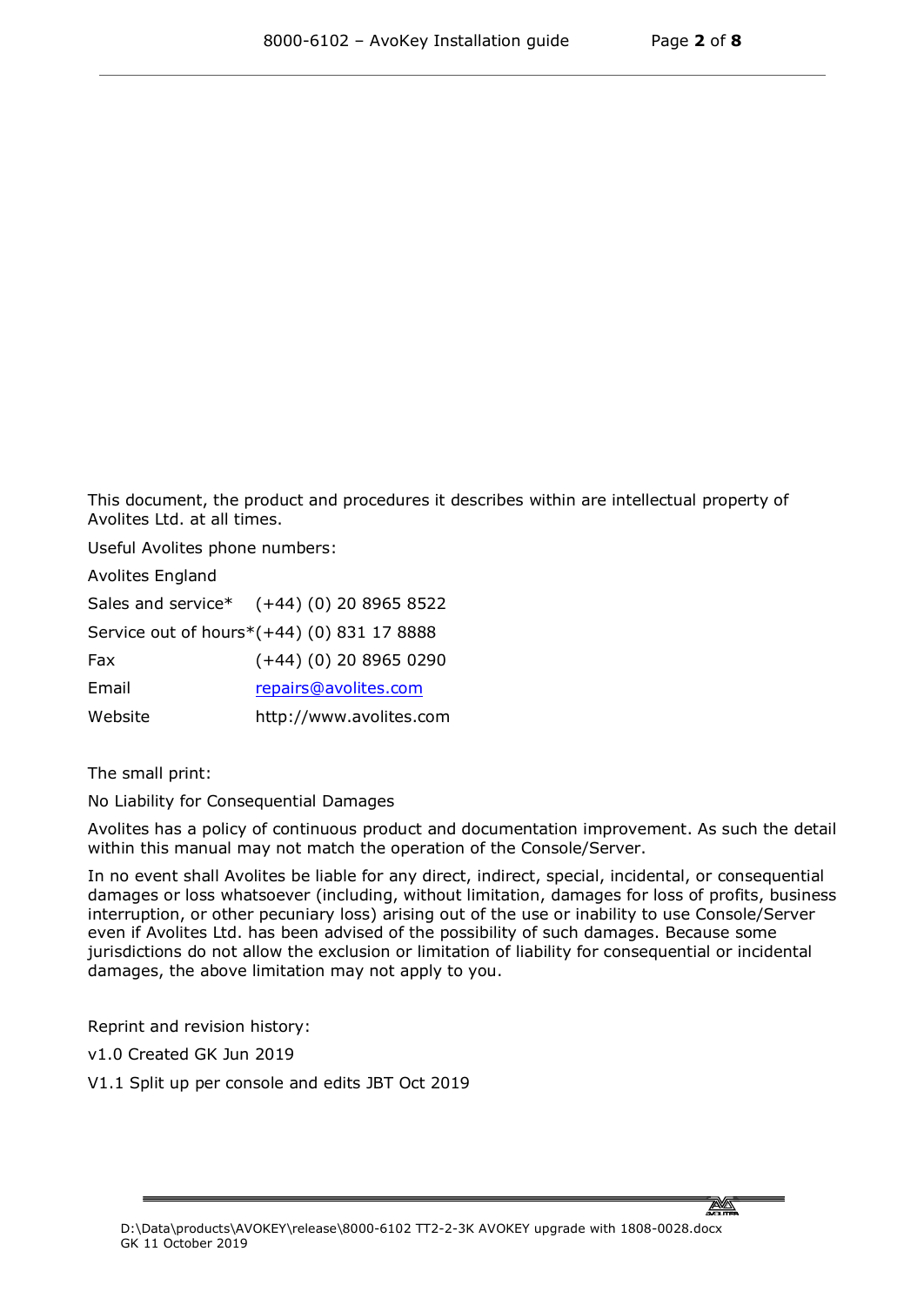#### C O N T E N T S



 $\overline{a}$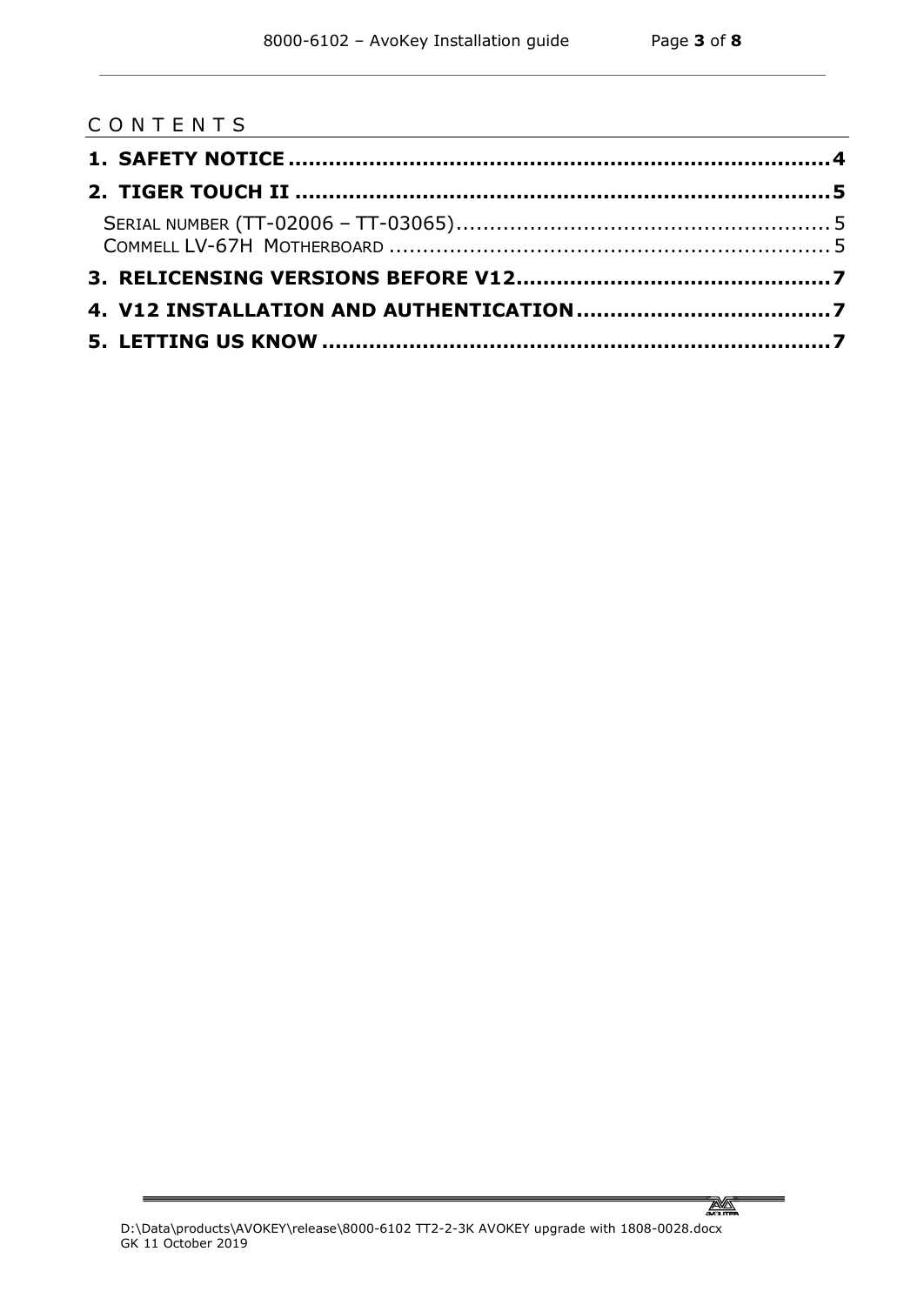#### IMPORTANT NOTES:

The document is divided into chapters depends on the console type or TNP and motherboard installed in the console or TNP.

Read the relevant section of this document at least once before starting the installation.

If in doubt contact your reseller or Avolites for support direct.

Perform the upgrade in an area with good work lighting and clear working space.

Have a small container handy to put screws in as you remove them.

Please note that it is possible that your console does not have a motherboard listed below, this can be because the original MB had failed, and the original MB was not available anymore. In this case contact Avolites direct to establish which kit you may need.

After the installation of the Avokey you can use the console as normal with software versions before V12. In order to use V12 you will need to download it and install as per normal, this is then followed by the "authentication" process to licence the console or TNP for V12. This only needs to happen once.

See the V12 installation notes for further information

Console an and TNP licenses are Hardware locked, therefore once authenticated against a specific console or TNP the dongle will only work in that product.

# **1. Safety notice**

Before you open the console



Disconnect the console from the Mains supply and other electrical connections

Observe anti-static measures by either using and anti-static strap connected to the console or by touching the internal metal PSU housing when working inside the console like connecting the AvoKey

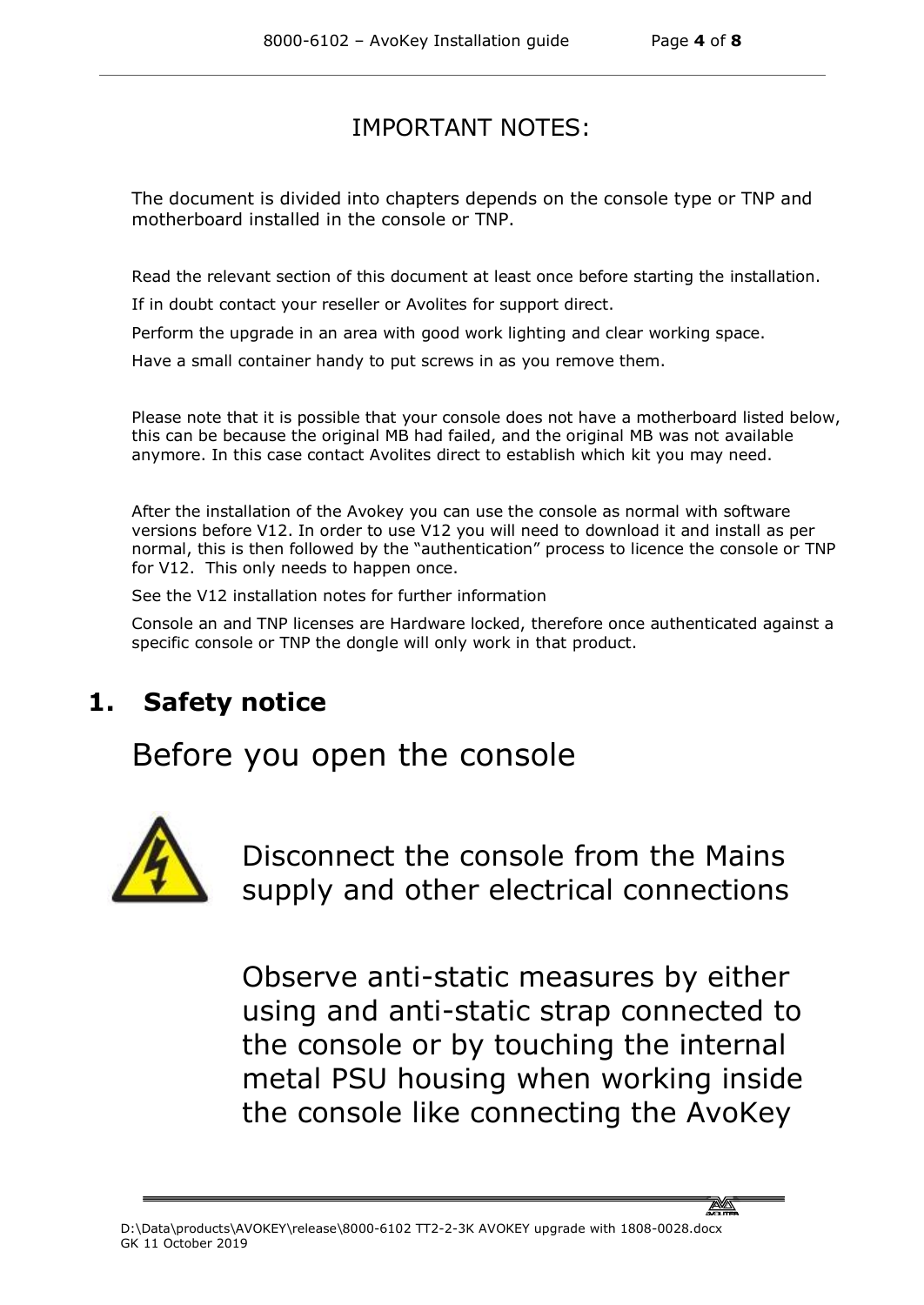# **2. Tiger Touch II**

#### **Serial number (TT-02006 – TT-03065) Commell LV-67H Motherboard**

Place the console on a stable base

#### **Assure that the TNP is not connected to the mains supply**

Open the console by removing the three screws at the front edge of the console, these screws may be No.2 Pozi drive or T20 Torx, lift the front and hook the stand on the right side of the console to the moulding fixing.



A. Locate the USB2 ports on Commell LV-67H motherboard, this can eb found near the SSATA cables as shown below



<u> Motor</u>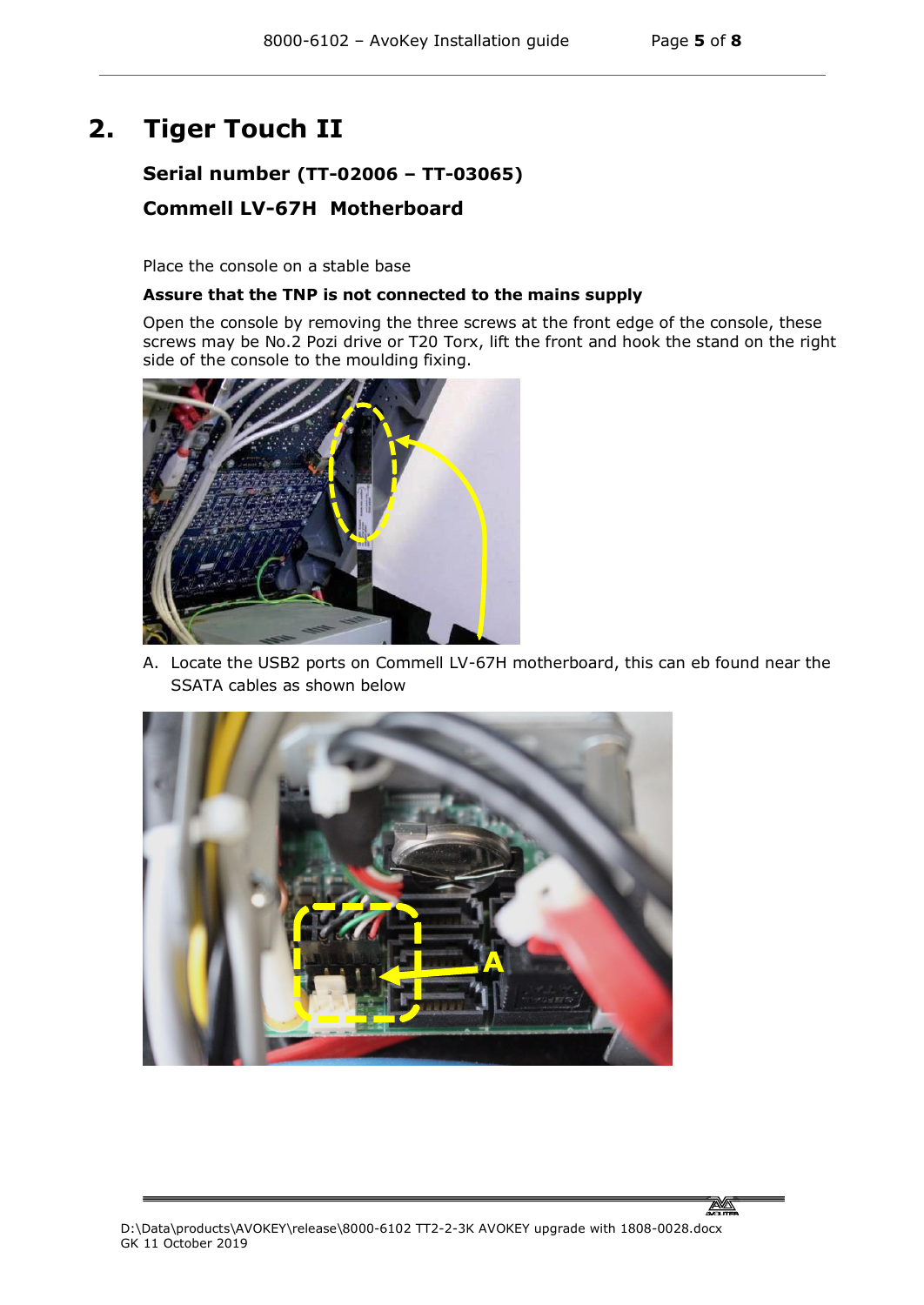<u>ami</u>

B. Insert 1x5 way connector from the supplied 1x5way to USB Type A cable to the motherboard port with the Red wire to the right (next to SATA ports)



- C. Cut the existing cable tie, then bundle new the new USB cable with the existing and refix to the safety frame using a small cable tie, making sure there is slack in the wires (see above)
- D. Connect AvoKey to the supplied 1x5 way to USB Type A cable PN. 1808-0028
- E. Peel off the backing paper from the double sided tapetape

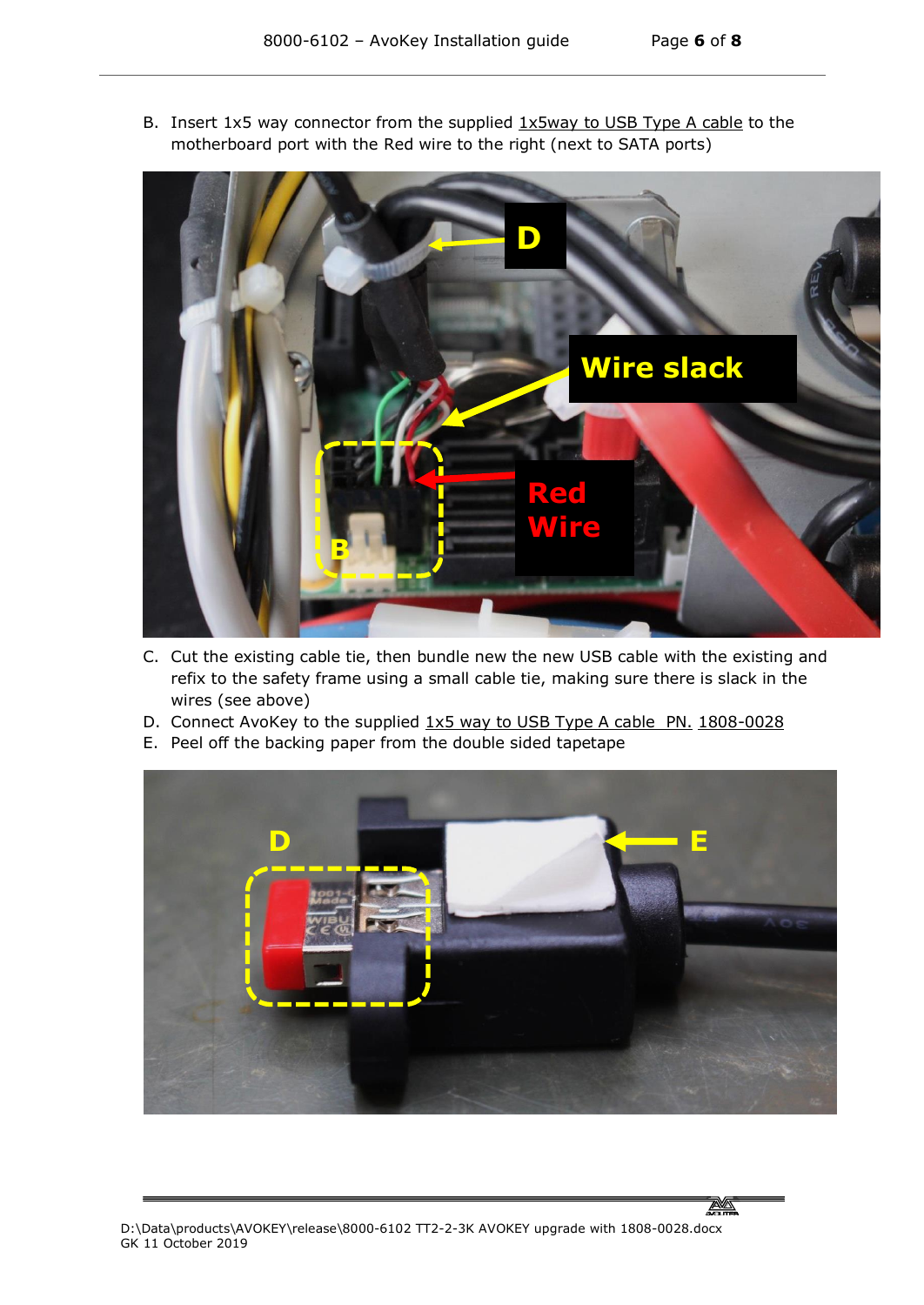- A. Stick the USB type A connector to the safety frame as indicated below then secure to the safety frame with cable-tie
- B. Secure the USB cables to gether
- C. Secure the cables to the safety frame



- D. Close the console, stow the stand correctly so it can not touch the UPS.
- E. Fix the front panel with the 3 screws

# **3. Relicensing Versions before V12**

You will not need to re-licence the software if the version is before V12.

### **4. V12 installation and authentication**

To install V12, download and follow the V12 installation notes from the Avolites website After installation an authentication step is required to licence the AvoKey.

# **5. Letting us know**

We care about our products, and therefore we want to know as much as we can about each console that we have made. This upgrade is major and we want to keep track of that. So email us the details as listed below so we can update our records.

Further if you have any comments about this document or procedure let us know as well so we can improve where needed.

Send the email to [repairs@avolites.com](mailto:repairs@avolites.com)

Data to include:

- Console serial number
- client name if known
- your name or company name
- Date of upgrade